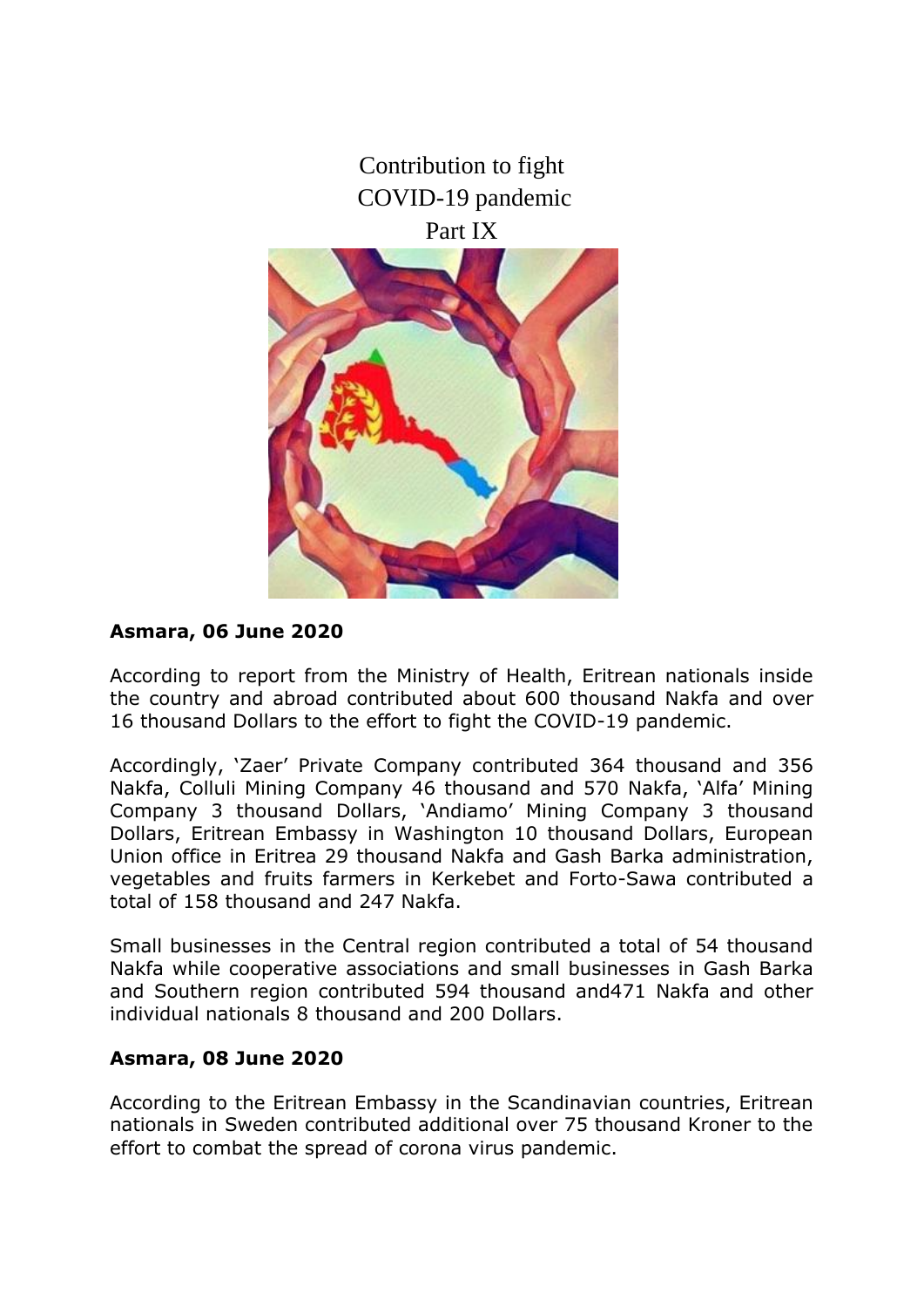Accordingly Kidisti Selasie Church in Gothenburg contributed 30 thousand Kroner, Evangelical-Lutheran Church in Stockholm 10 thousand Kroner, Kidane-Mihret association in Stockholm 13 thousand and 400 Kroner, nationals in Norberi 10 thousand and 900 Kroner, and other nationals in three cities in Sweden contributed at total of 10 thousand and 800 Kroner.

Similarly, according to the Eritrean Embassy in Israel, Eritrean nationals in Israel contributed additional 173 Shekel while the Eritrean community in Israel contributed 200 thousand Shekels.

In related news a number of nationals in Sweden and Israel have decided that the families renting their houses to live free of rental payment ranging from three months to one year.

## **Asmara, 09 June 2020**

According to the Ministry of Health, employees of Mendefera sub-zone contributed 84 thousand and 555 Nakfa, employees of Maritime Service Corporation 42 thousand and 671 Nakfa, Eri-Tel Assab branch 10 thousand and 817 Nakfa, Aman Hakim cement product enterprise in Mhyaw 10 thousand Nakfa, and other small businesses and cooperative associations in Gash Barka and Central regions contributed a total of 25 thousand Nakfa.

According to the Eritrea's Consul General in Toronto, nationals in Canada have made additional contribution of 125 thousand Canadian Dollars towards augmenting the National Fund to fight COVID-19 pandemic.

Similarly, traders in Mai-Mine semi-urban center contributed 14 thousand and 674 Nakfa, and administrative areas and small businesses in Mai-Mine sub-zone contributed a total of 28 thousand and 353 Nakfa.

Cooperative associations and small businesses in the Central region also contributed a total of 36 thousand and 500 Nakfa.

In related news, nationals inside the country and abroad decided that the families renting their houses to live free of charge ranging from two to six months.

Asmara, 08 June 2020- According to the Eritrean Embassy in the Scandinavian countries, Eritrean nationals in Sweden contributed additional over 75 thousand Kroner to the effort to combat the spread of corona virus pandemic.

Accordingly Kidisti Selasie Church in Gothenburg contributed 30 thousand Kroner, Evangelical-Lutheran Church in Stockholm 10 thousand Kroner, Kidane-Mihret association in Stockholm 13 thousand and 400 Kroner,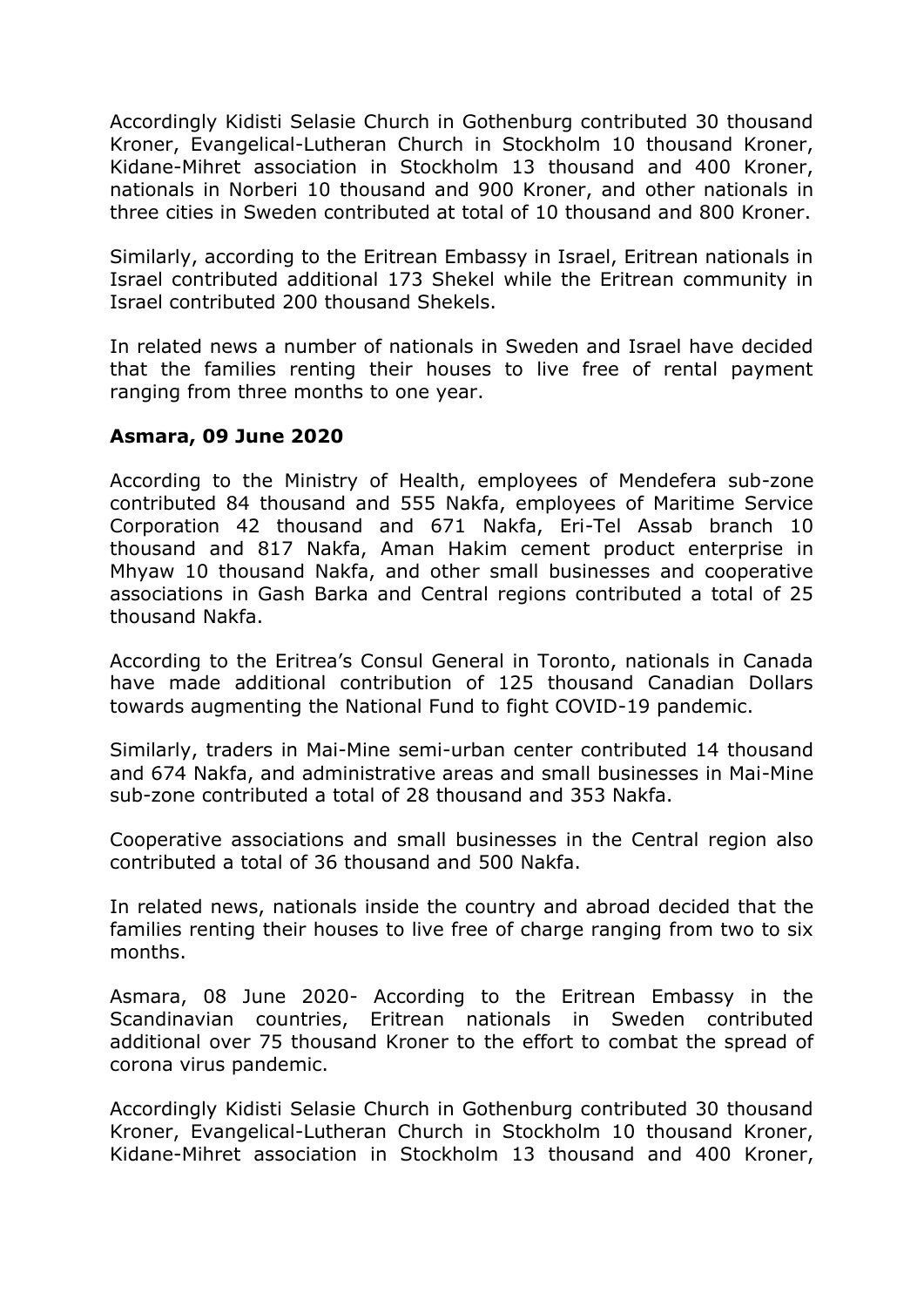nationals in Norberi 10 thousand and 900 Kroner, and other nationals in three cities in Sweden contributed at total of 10 thousand and 800 Kroner.

Similarly, according to the Eritrean Embassy in Israel, Eritrean nationals in Israel contributed additional 173 Shekel while the Eritrean community in Israel contributed 200 thousand Shekels.

In related news a number of nationals in Sweden and Israel have decided that the families renting their houses to live free of rental payment ranging from three months to one year.

## **Asmara, 10 June 2020**

According to the daily report from the Ministry of Health, members of the PFDJ Cultural Affairs contributed 130 thousand and 247 Nakfa to bolster the National Fund to combat the spread of corona virus, employees of the Ministry of Labor and Social Welfare branch in the Southern region 62 thousand and 194 Nakfa, teachers of Dembe Sembel School 42 thousand and 917 Nakfa, owner of Mai-Nefhi hotel 20 thousand Nakfa, Adal dairy and poultry farm 20 thousand Nakfa, development committee of Adi-Tekelzan 20 thousand Nakfa and Temajila administrative area 17 thousand Nakfa.

Similarly, small businesses in Keren city and administrative areas in Anseba region contributed a total of 82 thousand and 794 Nakfa while small businesses, cooperative associations and individuals in the Central region contributed a total of 33 thousand and 886 Nakfa.

In related news, Eritrean nationals in Dubai contributed additional 25 thousand and 759 Durham.

A number of nationals residing inside the country and abroad have decided that the families renting their houses in various parts of the country to live free of rental payment ranging from one to seven months.

The residents of Senafe and Afabet sub-zone have also extended financial and food items support to disadvantaged families in their areas.

In the same vein, the Eritrean National War-Disabled Veterans' Association (ENWDVA) extended medical equipment and reference books to the Ministry of Health. According to Mr. Mohammed-Nur Idris, head of Organization and Information of the association, the medical equipment was donated to the association by the Stuttgart branch association.

## **Asmara, 11 June 2020**

According to the daily report from the Ministry of Health, Badime Construction Company contributed additional 310 thousand and 813 Nakfa